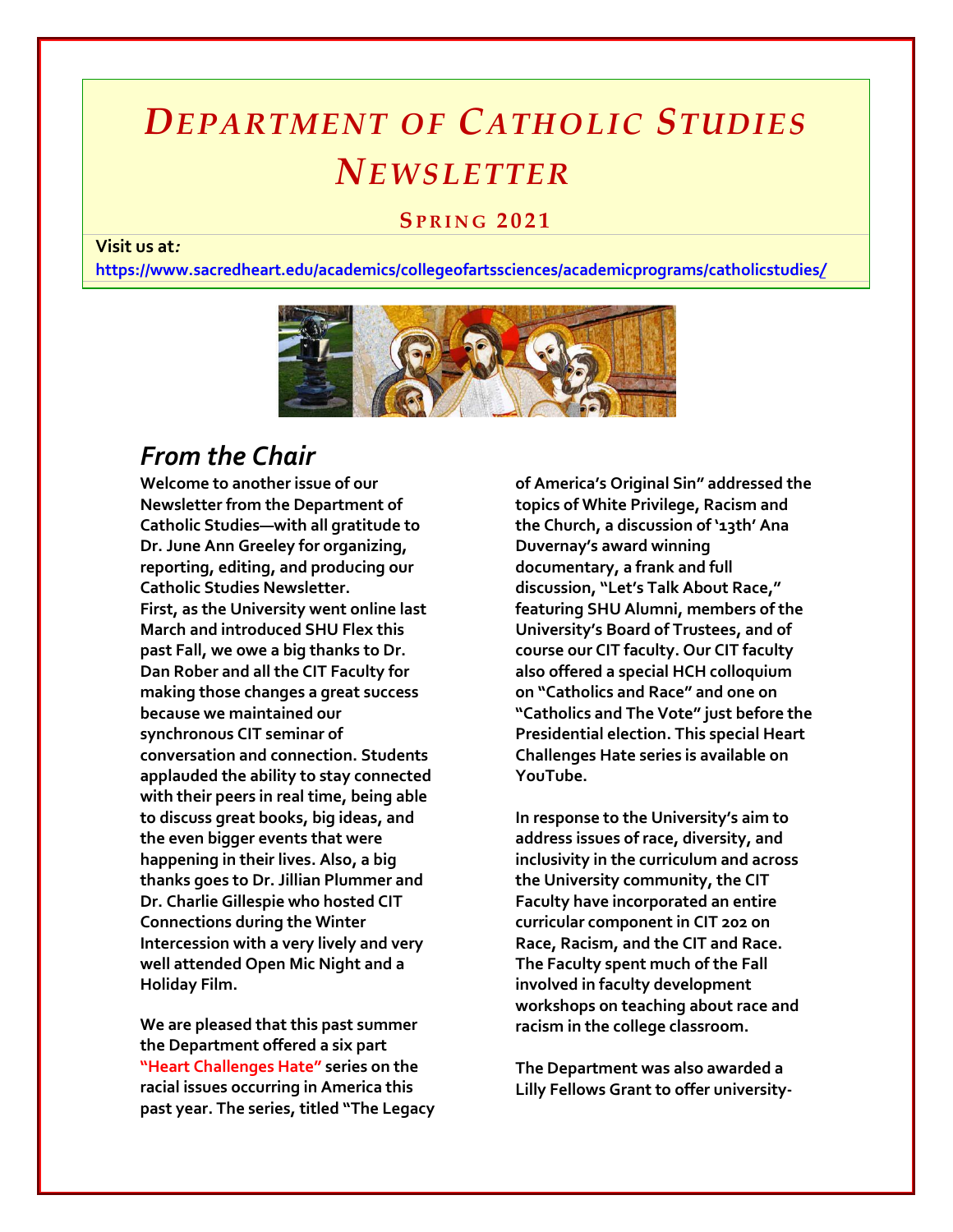**wide faculty workshops on teaching about race in the college classroom. In conjunction with CEIT and led by Dr. Bill Yousman, the Department offered three faculty workshops during the Winter Intercession and plans to offer more during May, following Commencement.**

**Our biggest event this past year was our Catholic Intellectual Tradition Conference — "Challenges and Opportunities for the Catholic University in the 21st Century" which was supported by a grant from the Lilly Fellows Organization, and our partnership with Seton Hall University. What a success! We had six very notable keynote speakers including Fr. Greg Kalscheur, Dean of Arts and Sciences at Boston College, Fr. Dennis Holtschneider, President of the Association of Catholic Colleges and Universities, and Dr. Carolyn Woo, Purdue University. We hosted 80 panel presentations with representatives from Catholic Universities across the country, including the University of Notre Dame, Marquette University, Catholic University, Loyola of Chicago, Fordham, Georgetown Villanova, Boston College, Holy Cross and many others, and over 270 people attended and participated in the Conference! Again all thanks to Dr. Brent Little and Dr. Dan Rober for coordinating this conference and to Jason Ebert and Unal Sutman for making the Conference happen virtually. Also, many thanks to all our CIT faculty who moderated the panels and keynote talks.**

**We are now excited to launch our new endowed Center for Catholic Studies, which in conjunction with** *The Human Journey* **Colloquia Series is offering this Spring 2021, a superlative and extraordinary set of renowned speakers**  **including Rev. James Martin, S.J., Distinguished Professor from Fordham University, Sr. Elizabeth Johnson, as well as Dr. Catherine Mooney and Dr. Andrew Prevot, both from Boston College, Dr., Nichole Flores from Villanova and Dr Nancy Dallavalle from Fairfield University. The focus of this series is social justice including topics on the LGBTQ community, Latinx and Black Americans and the struggle for liberation, Sex, Gender, and Sexuality, and Environmental Justice. Please see the insert in this newsletter highlighting these talks. Thanks here to Dr. Chelsea King and Dr. Charlie Gillespie for their efforts in bringing many of these speakers to our campus.**

**Finally, we are so excited to welcome new faculty---Dr. Chelsea King, Dr. Jewelle Bickel, and Mr. Brian McLaughlin, and to welcome back Professor Mary Bauer! Please see the section in this Newsletter about our new faculty.**

**The Department of Catholic Studies looks forward to the New Year and prays for all to stay safe and well.**

> **Michelle Loris Chair**

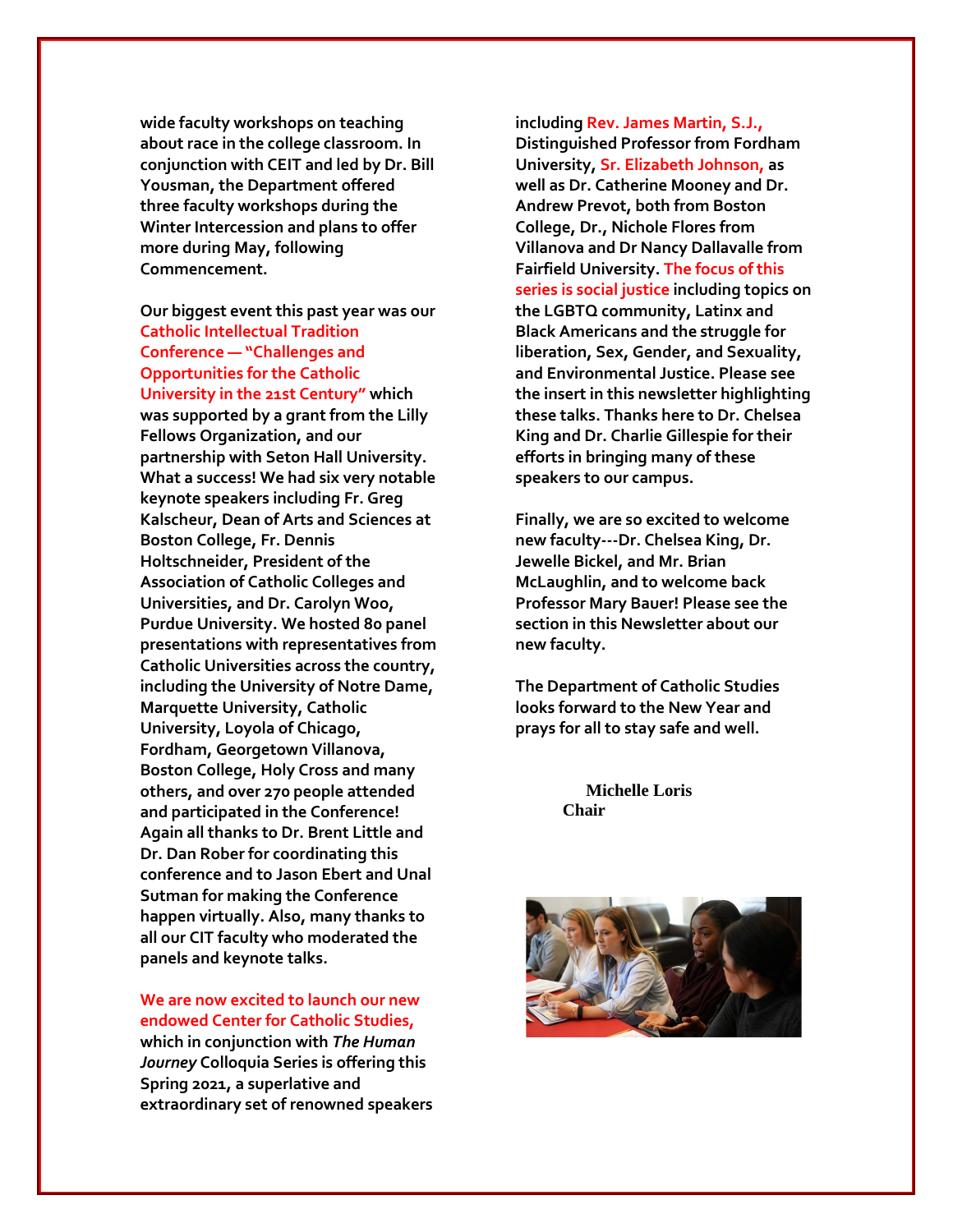

# *Meet the Faculty of Catholic Studies*

## *Charles (Charlie) Gillespie, PhD*



**As well as being a dedicated academic, Dr. Gillespie is also a theatre-maker. He ran a middle and high school summer musical theatre camp and still works with Theatrum Sacrum, an experimental troupe that asks transcendent questions with ridiculous drama. He also loves to cook and play board games of all sorts, from classics like RISK and Scrabble to contemporary greats like Settlers of Catan and Pandemic.**

**Dr. Gillespie recently completed his Ph.D. in Religious Studies from the University of Virginia with a dissertation titled: "Drama Alone is Credible: Hans Urs von Balthasar and the Interpretive Work of Theatre and Performance in Twentieth-Century Christian Thought." He has long been fascinated by the connections between philosophy, theology, theatre, and religion and how performance, ritual, and stories move people to action: to change, to remember, to love. He is also interested in why religious communities use these tools to communicate, understand, worship, and question God together, which interest led to the interdisciplinary world of aesthetics, critical theory, and hermeneutics (the fancy** 

**term for theories of interpretation. Currently, Dr. Gillespie is the co-editor of a special issue of the journal Religions on "Religion and Theatrical Drama" [\(https://www.mdpi.com/journal/religions/sp](https://www.mdpi.com/journal/religions/special_issues/Religion_Drama) [ecial\\_issues/Religion\\_Dramaa](https://www.mdpi.com/journal/religions/special_issues/Religion_Drama)nd he is hoping to transform his dissertation into a first book.** 

**Dr. Gillespie regards the CIT as one of Sacred Heart's lay charisms and he admits that being at SHU has changed how he thinks about the ideas of the CIT. He states that the Catholic Intellectual Tradition provides him with a set of resources to grapple with reality which is also the value in asking SHU students to encounter and join this ongoing conversation. He argues that some questions do not have answers that will translate to a binary yes or no but that works in the classroom since such questions invite students to become open to new and differing perspectives. For Dr. Gillespie, the CIT praise of the universal in the particular, of a world open to wonder, can be something really transformative for students.**

**Dr. Gillespie champions seminar pedagogy and all forms of "teaching through discussion" because of the unpredictable interplay between shared texts and students' responses. He has been encouraged by the insight of SHU students and their willingness to share questions, ideas, hopes and dreams. He is hopeful that his students will take away from his classes something that they remember how to value, whether a connection to a text, a realization of the dynamic between freedom and responsibility, or how to live a good life. He hopes his students leave his classes with a hunger for more conversations about meaning, with a desire to ask more questions and with a sense of ownership of their own educational experience.**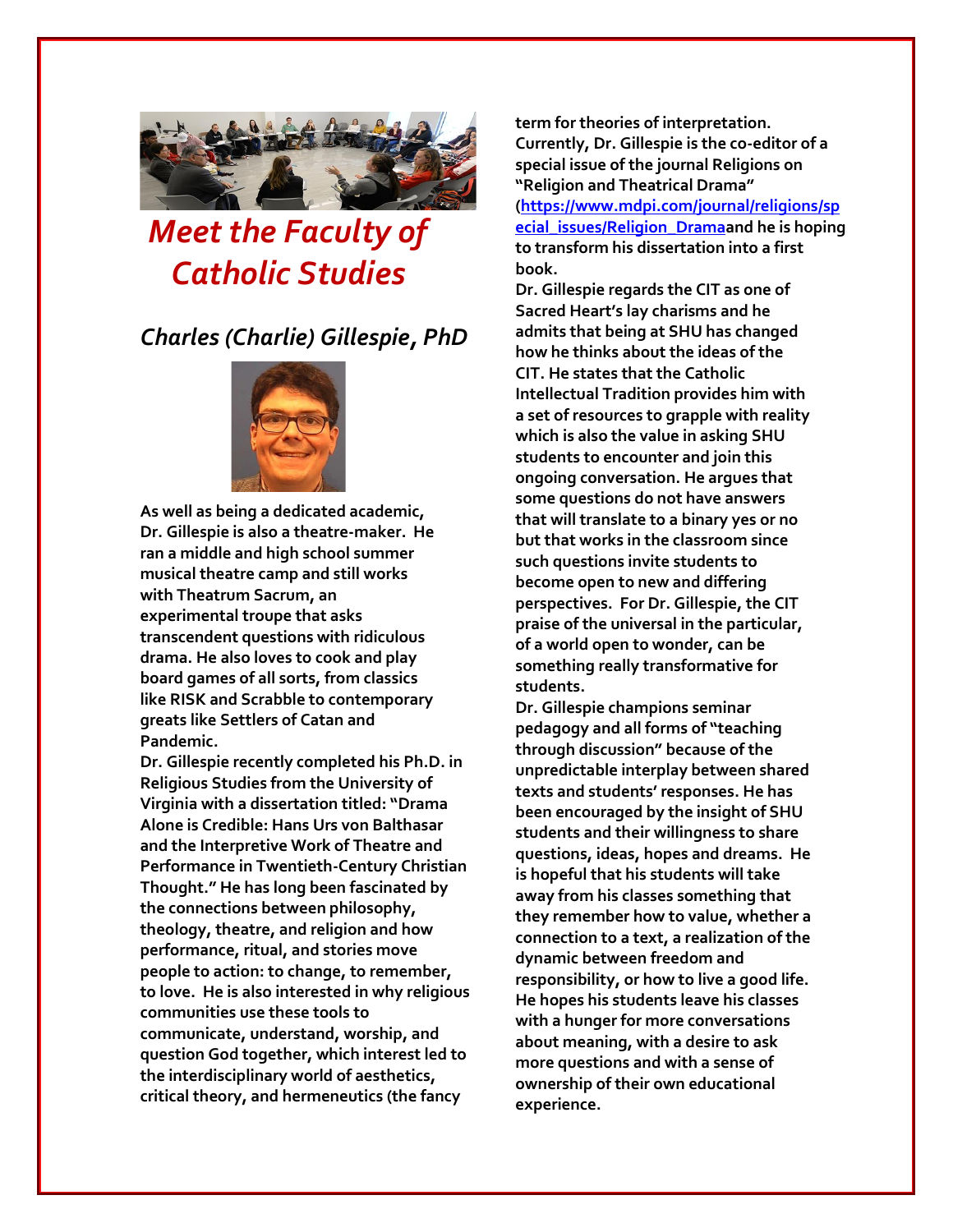## *Jillian Plummer, PhD*



**Dr. Jillian Plummer hails from Gettysburg, Pennsylvania, enjoys eating peach ice cream as well as tap dancing!** 

**She completed her Ph.D. in American History at the University of Notre Dame, where her dissertation research focused on Catholic sisters' encounter with liberation theology in Peru and their reinterpretation of that praxis back in the United States. Before living in South Bend, she earned a Master's in Modern British and European History from Mansfield College, University of Oxford, and a Bachelor of Arts from College of the Holy Cross. Her scholarly interests are located at the intersection of women's/gender history, the study of the U.S. empire, and religious history. Dr. Plummer states that one of the most exciting aspects of the Catholic Intellectual Tradition is its emphasis on how the tradition is an evolving and vibrant tradition, which includes "official church documents" and writing by people whose lives expand the boundaries of how we think about that tradition (like Dorothy Day, Sister Helen Prejean, Father Gregory Boyle, Gustavo Gutierrez). At a critical moment in the lives of students, the CIT seminars create a space for them to reflect on what matters most to them and why. see the seminar as an opportunity for students to grow through listening. In my experience, students learn by hearing the "truth" in their peers' "witness". By the end of the seminar course, Dr. Plummer hopes students** 

**will have enjoyed the time reflecting on the unanswered questions of the human experience, what gives their life meaning, and how they might use what they are passionate about to contribute to the common good.**

## *Emily Bryan, PhD*



**Dr. Emily Bryan admits that she is a "big theater nerd" and total animal lover! She says that she has more animals than family members: her two 'human kids', Ben who is 16 and Phoebe who is 12, are outnumbered by the family animals: 2 dogs, 2 cats, 3 goats, 4 ducks and 17 chickens!**

**Dr. Bryan earned her PhD in English from Northwestern, an MA in English from Brown, an MA in Shakespeare Studies from the Shakespeare Institute in Stratford-Upon-Avon. Her BA is from Harvard where she was an English major. She claims a life-long love of the theater and Shakespeare is her particular favorite because of all the possibilities of interpretation. Her other scholarly interests center around historical performance, labor conditions, the performance of gender and now, more recently, new technologies of performance and pedagogy in theater and literature. Dr. Bryan regards the CIT seminar as a place where students can read writers who are thinking deeply about big questions of humanity and also take a journey with those writers, reflecting on their own journeys as well. Everyone can benefit from contemplating their**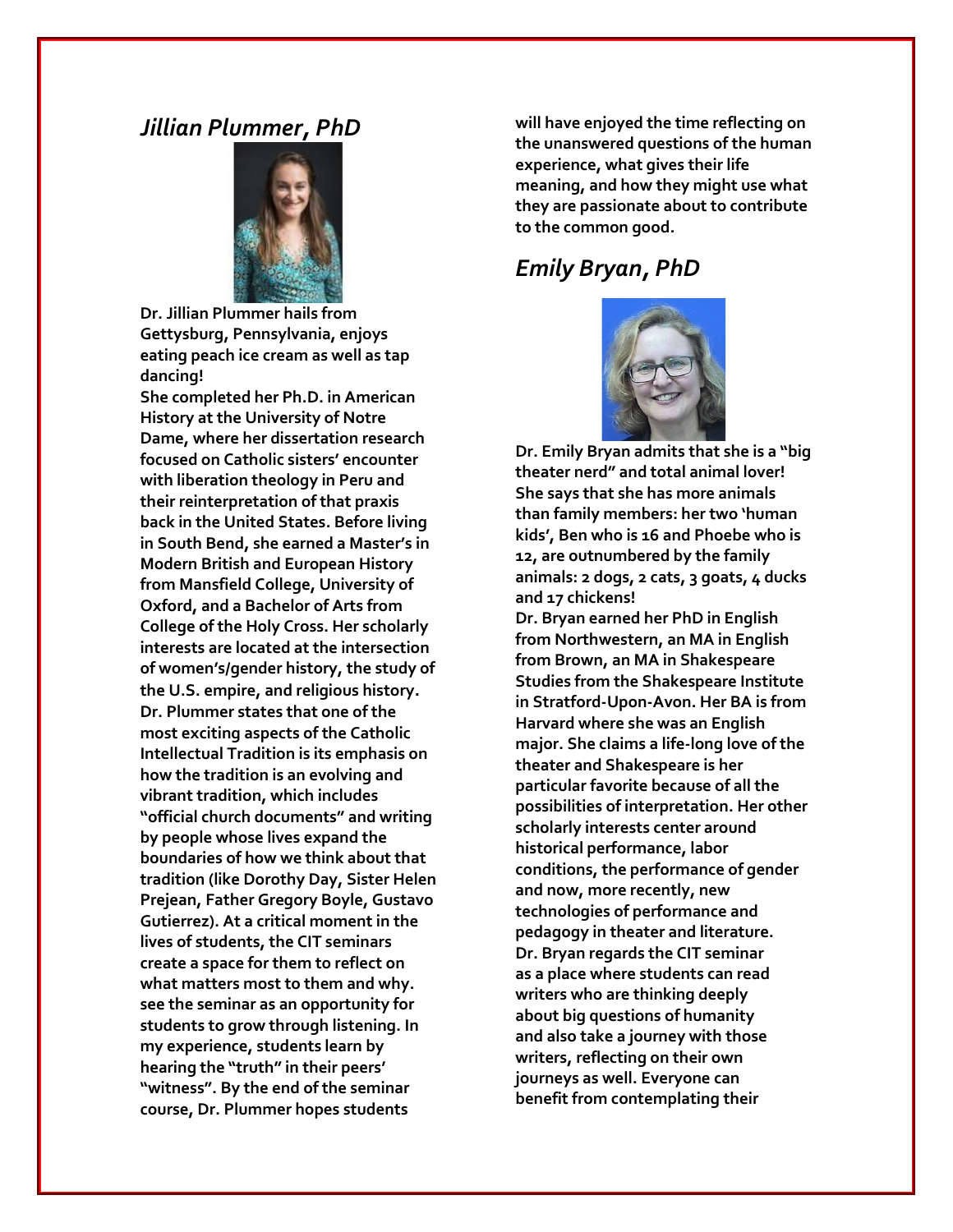**place in the world and their connections to other human beings. The CIT class offer students the space to make those connections to each other and to writers who have come before. Dr. Bryan truly hopes her students come away from CIT feeling that they are loved, not only by her, but by a tradition and history of humans (from Plato to Dorothy Day) who wanted them to live good and meaningful lives. Dr. Bryan has been very influenced by Henri Nouwen's idea of the hospitable classroom and so she believes strongly in the pedagogy of kindness, and I think that the seminar format allows the students to "see" each other, in a way that a traditional lecture class would not.** 

## *Chelsea King, PhD*



**Dr. Chelsea King completed her Ph.D. in Systematic Theology at the University of Notre Dame. Her dissertation focused on how the Christian tradition has interpreted the meaning of Jesus' death as a sacrifice for sins. She has always wrestled with how to make sense of the crucifixion as a source of salvation, especially because she is committed to the belief that God is a God of love and forgiveness. She recently presented a paper at the American Academy of Religion on the work of Rene Girard and feminist theologians who have critiqued the** 

**cross as salvific and she is planning to write my first book on this topic.**

**Dr. King decided to become a professor because of a professor. Her dedication and commitment to the pursuit of critical thinking really helped Dr. King to fall in love with philosophy and theology. Dr. King believe that teaching is not about trying to infuse content into students but rather providing students with opportunities to rethink assumptions or dive deeper into their core beliefs. Thus, teaching courses grounded in the Catholic Intellectual Tradition has been valuable to Dr. King because it has allowed her the chance to engage in meaningful conversations with students about their religious and intellectual beliefs.**

**Dr. King admits that she has been constantly surprised by her students. In the first semester here at SHU, she taught four of the same courses with the same readings (CIT 201), but she had different conversations with each class. She is constantly delighted by how intelligent, unique, and curious our students are.** 

**For Dr. King, teaching CIT in the CS department is a dream come true. Not only does she get to talk about the ideas that have shaped who she is today, but she also has the opportunity to have conversations with others about those ideas. Dr. King believes that here is a tremendous value that the CIT brings to students, whether or not they are Catholic. Dr. King regards her work in the CIT seminars not to catechize or proselytize, but to invite students into a dialogue with some of the most curious and thought-provoking thinkers of a particular religious tradition. The CIT claims to be relevant to all today, regardless of religious affiliation, and that is because it asks questions that continue to be fundamental to who we are as humans. Her hope for her students is that they walk away with a sense**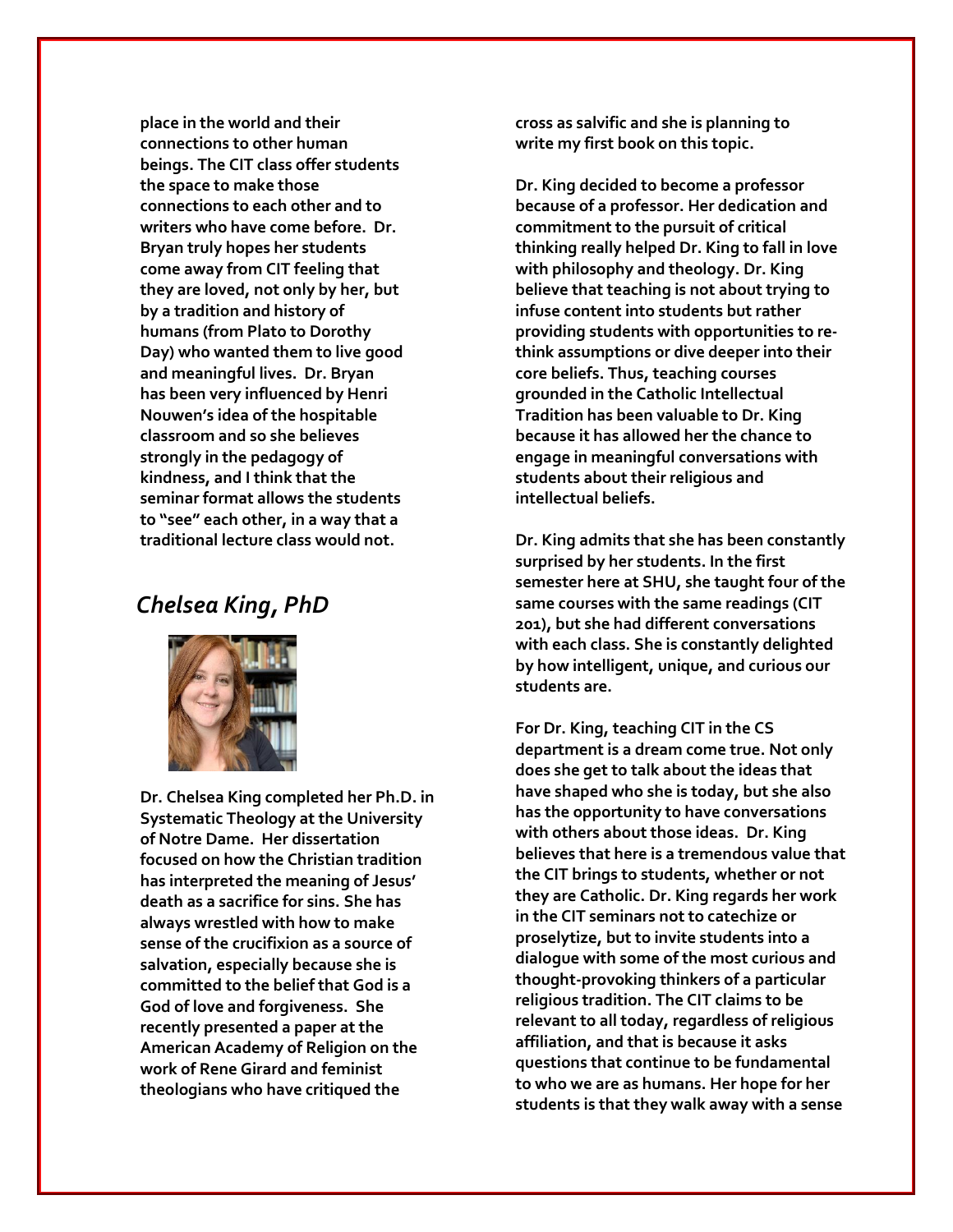**of purpose in their own lives, a broader understanding of the world, and a renewed commitment to the common good.**

## *Department Scholarship: Publications and Conference Presentations*



**June-Ann Greeley (Languages and Literature)** *Publications:*

> • **Book chapter: "The Medieval Spirituality of 'Purity of Heart' and 'Heart-Piercing Goodness' in Selected Works of St. Anselm of Canterbury" in** *The Feeling Heart in Medieval and Early Modern Europe: Meaning, Embodiment, and Making.* **Edited by Barclay, Katie and Reddan, Bronwyn. DeGruyter, 2020.**

### *Conferences:*

- **Paper presented: "To the Sacred from the Wild: Liminal Place as Transformative Space in Early Medieval Irish Texts". American Conference for Irish Studies, Boston Park Plaza, Boston MA, March 20-23, 2019.**
- **Paper presented: 'I'll Make a (New) Man out of You': Alcuin of York and the Christian Turn in Masculinity". Conference (virtual) University of Toronto: "Masculinities in the Premodern World: Continuities, Change, and Contradictions". 13-15 November 2020.**
- **Paper presented: "Epistolary Self: Autobiography and (the Paston) Letters". Conference (virtual) Freie Universität, Berlin: "Autobiography before**

**Autobiography (1400-1700). 13-14 November 2020.**

#### **Joan Kelly (Catholic Studies)**

- **Delivered a major address to the Synod delegates of the Archdiocese of Hartford on the topic "History of Catholicism in Connecticut" which the Archdiocese has posted online and can be accessed by googling Dr. Joan Kelly and the above title "History of Catholicism in Connecticut." The theme of the Synod was "Go Make Disciples" and was convoked in honor of the 175th anniversary celebration of the Archdiocese of Hartford, 2018-2020.**
- **Presented at St. Pius X Church in Fairfield a talk titled "What Did Vatican II Say About the Church?" The focus was on Lumen Gentium, the Dogmatic Constitution on the Church, a key document of the Second Vatican Council which emphasized the role of the laity. The lecture can be accessed online by googling Dr. Joan Kelly, St. Pius X Fairfield, "What Did Vatican II Say About the Church?"**

### **Brent Little (Catholic Studies)** *Publications*

- **"A Charity of Mutuality and Hospitality: L'Arche's Witness to Catholic Theology."** *Horizons: The Journal of the College Theology Society 47,* **no. 1 (June 2020): 46-68***.*
- **"Levertov's Ironic God of Hospitality."** *In This Need to Dance/This Need to Kneel: Denise Levertov and the Poetics of Faith.*  **Edited by Michael P. Murphy and Melissa Bradshaw, 83-95. Eugene, OR: Wipf and Stock, 2019.**
- **"Analogical Language and Religious Ritual in C. S. Lewis's** *Till We Have Faces." Religion and Literature 50,* **no. 1- 2 (2018): 113-34. [Published: Fall 2019]**
- **"An Anonymous Christian along the Ganges? Grace and Symbol in Rahner's Theology and Endo's** *Deep River***."** *Philosophy and Theology 30,* **no.**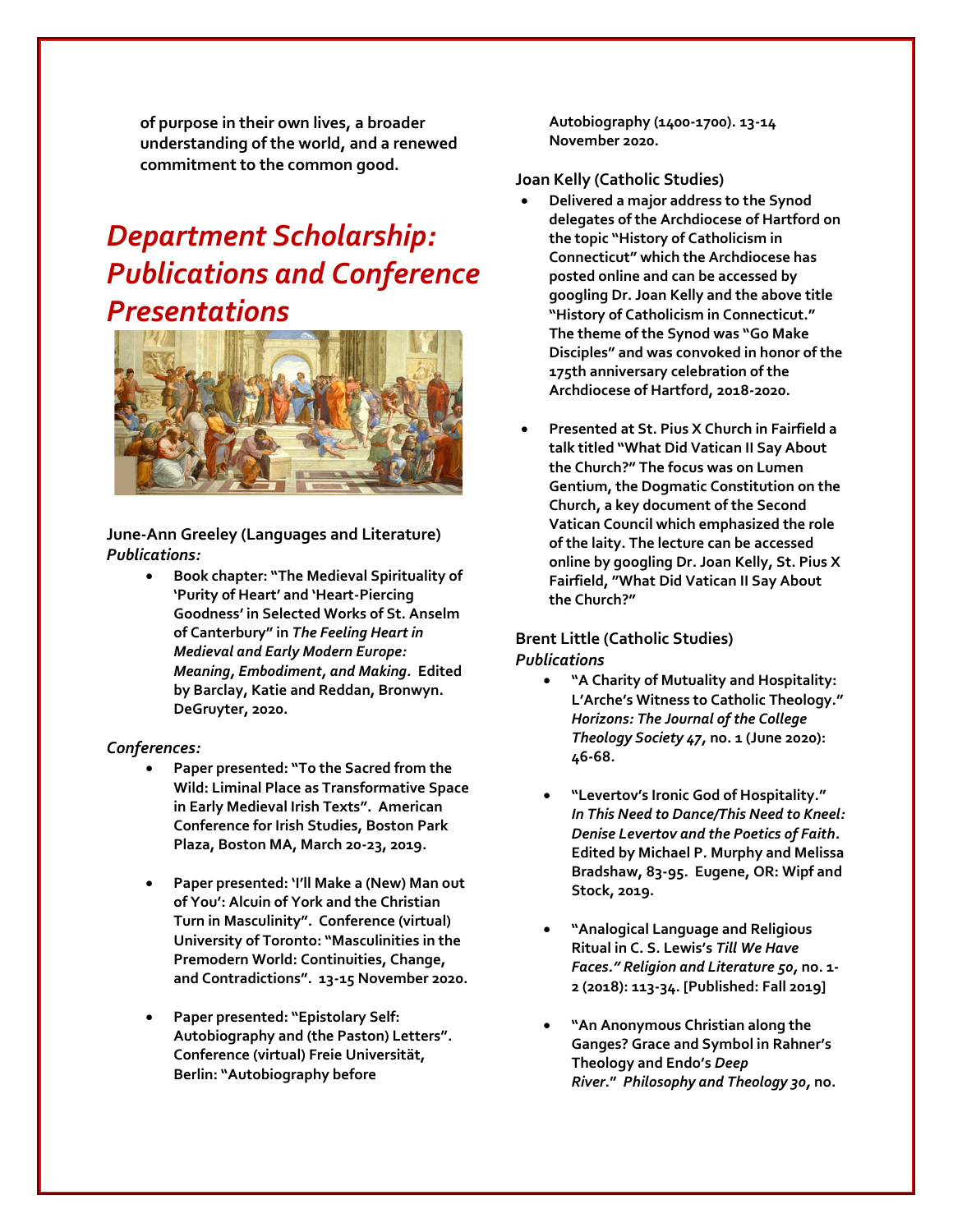**2 (2018): 575-600. [Published: Summer 2019]**

• **"Hatred between Belief and Faith: Conversion in** *The End of the Affair* **and** *Till We Have Faces***."** *Logos: A Journal of Catholic Thought and Culture* **22, no. 2 (Spring 2019): 39-63.**

#### *Conferences* **(Little, cont'd)**

- **"Patterns of Belief in Contemporary Short-Stories." Catholic Imagination Conference: The Future of the Catholic Literary Tradition. Loyola University Chicago, September 19, 2019.**
- **"The Reluctant Convert: Endo's The Samurai amidst the Birth of Global Catholicism." College Theology Society, Annual Convention. Topic Section: Arts, Media, Literature, and Religion. Holy Cross College, Notre Dame, IN, May 31, 2019.**
- **"'Holy Places are Dark Places': The Limits of Religious Language in Lewis's** *Till We Have Faces***." International Meeting of the Conference on Christianity and Literature. The Problem with God: Christianity and Literature in Tension. Harvard Divinity School, Cambridge, MA, March 29, 2019.**
- **"Rahner's 'Love of Neighbor' and the Hospitality of L'Arche." New England & Canadian Maritimes Regional Meeting of the American Academy of Religion (NEMAAR). Tufts University, Medford, MA, March 22, 2019.**

## **Jerry Reid (Anthropology and Sociology)** *Publications:*

- *Chief Thunderwater: An Unexpected Indian in Unexpected Places***, monograph which will be published by the University of Oklahoma Press in January of 2021.**
- **"Beadwork and Border Lines: Kahnawà:ke Women Craftworkers and the Assertion of Rotinonshiónni Border Crossing Rights in the Late Nineteenth Century," which has been accepted for publication in a**

**forthcoming issue of** *Iroquoia: The Journal of the Conference on Iroquois Research.*

#### *Activities:*

- **August 2020: a featured guest on a podcast episode entitled "Reverberations of Resistance," which focused on the political activities and influence of Chief Thunderwater on Indigenous resistance and Haudenosaunee political revitalization in Canada in the early twentieth century. The episode was part of** *Indigenous 150+***, a podcast series focused on Indigenous issues in Canada.**
- **September 2020: worked with the Kanien'kehá:ka Onkwawén:na Raotitióhkwa Cultural Center in the Mohawk community of Kahnawà:ke in Quebec to initiate the "Kahnawà:ke Beadwork Oral History Project". The goal of the project is to document through oral history the historical development and economic, social, political, and cultural importance of beadwork in Kahnawà:ke.**